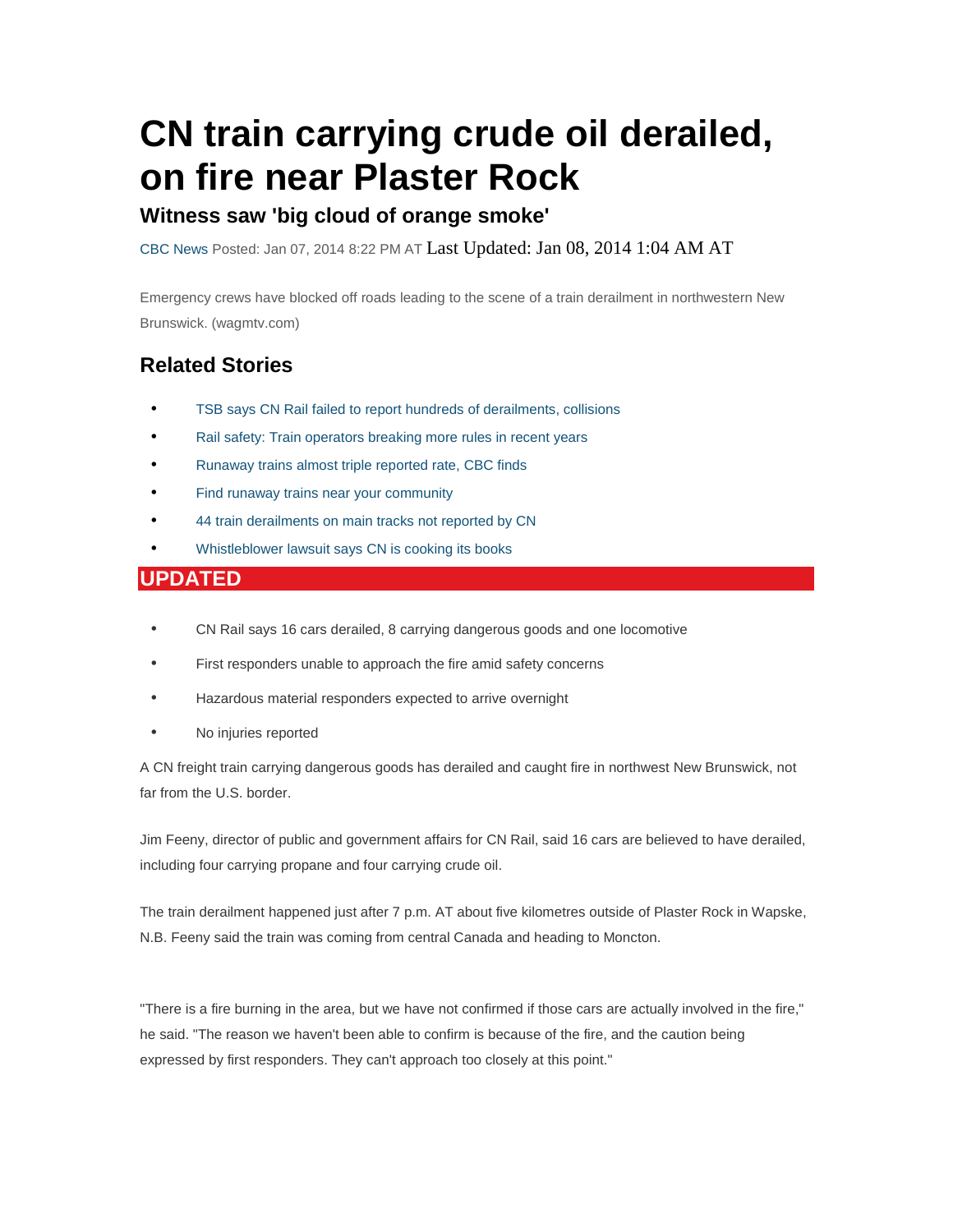The derailed cars include one at the front, and 15 at the back. The 15 include the hazardous goods and a locomotive.

A large red glow could be seen a significant distance away as the fire burned. First responders were forced to stay a safe distance back. A two-kilometre radius around the fire has been evacuated. Feeny said that includes 45 households.

There's no time frame for when crews will be able to move in. CN hazardous material experts were flying in from Moncton, Montreal and Toronto overnight. Feeny said senior managers were also en route to direct the operation.

He said the safety of the public is the top priority.

Feeny said it's too early to determine what caused the derailment.

- **TSB says CN Rail failed to report hundreds of derailments, collisions**
- **Train safety: Operators breaking more rules in recent years**
- **CN to spend \$10M on equipment to improve rail safety**

He said none of the train's crew was injured. There's been no word of other injuries at this time.

Meanwhile, RCMP Cpl. Marty Van Dijk said emergency crews are working with the train's conductor to identify the cars and determine whether they contain hazardous materials.

Van Dijk said a hazardous materials team is en route.

The Transportation Safety Board of Canada is also deploying a team to the site to gather information and assess the situation.

There were 122 cars on the train.

## **'I saw a great big cloud of orange smoke'**

J.D. Saddler and his girlfriend were at her grandmother's house, next to the train tracks in Plaster Rock.

"After we left her house, we were driving across the river over to Wapske and that's where the train derailed. And as we were driving to Wapske, I saw a great big cloud of orange smoke and the flames were really high in the air, the smoke was really high in the air," he said.

A CN Rail train burns in the distance after derailing near Plaster Rock, N.B. (Courtesy of Andrew Jenkins)